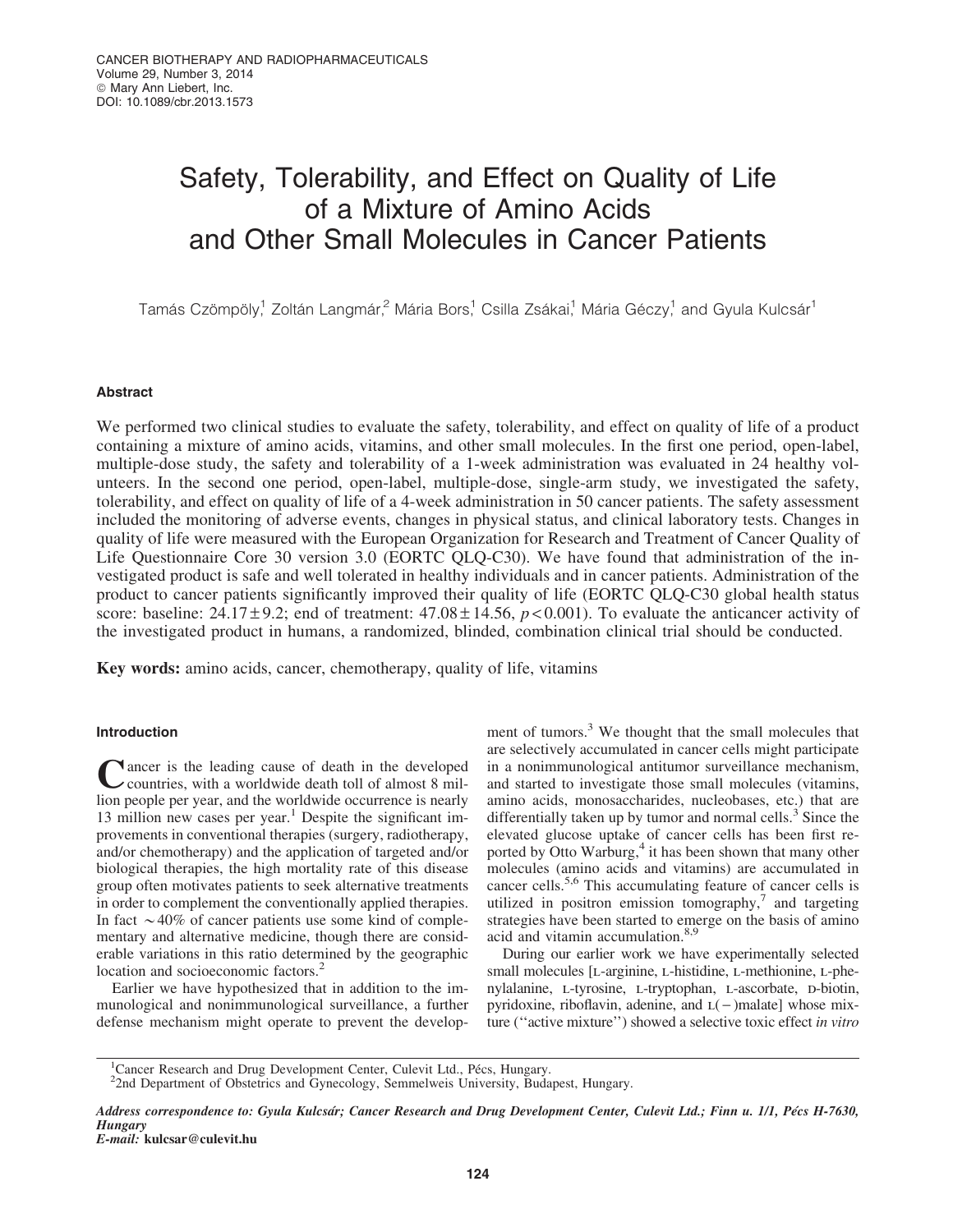on a variety of tumor cell lines. $10,11$  We have also shown by a series of *in vitro* experiments that the active mixture selectively induces apoptosis in cancer cells, and increases the anticancer effect of cytostatic agents and irradiation.<sup>12-14</sup> Recently we have demonstrated that the active mixture significantly inhibits the growth of experimental murine and human tumors *in vivo*, and treatment with active mixture increases the *in vivo* antitumor activity of cytostatic agents. In a preclinical model of colon cancer (Colon 26 adenocarcinoma) combined treatment with the active mixture and 5-fluorouracil or cisplatin resulted in a significantly enhanced tumor growth inhibition compared with the single treatments. Further, we have provided evidence that the active mixture induces apoptosis of cancer cells via the mitochondrial pathway, induces G1 arrest, and increases the number of apoptotic cells in tumor xenografts.<sup>15</sup>

In this article we describe the results of two clinical trials of a drink powder investigational product that was developed on the basis of the earlier detailed theoretical background and contains the components of the active mixture. In the first study we evaluated the safety and tolerability in healthy volunteers. In the second study we investigated the safety, tolerability, and effect on quality of life in cancer patients.

#### Materials and Methods

#### Investigational product

The investigational product was evaluated as a drink powder (manufactured by Meditop Pharmaceutical Ltd., Pilisborosjenő, Hungary for Culevit Ltd., Budapest, Hungary), and has the following composition (in  $100 g$  of the product): L-arginine,  $30.7 \text{ g}$ ; L-histidine,  $12.2 \text{ g}$ ; L-methionine,  $11.7 \text{ g}$ ; L-phenylalanine, 12.9 g; l-tyrosine, 498 mg; l-tryptophan, 6 g; l-ascorbic acid, 13.7 g; p-biotin, 11.8 mg; pyridoxine-hydrochloride,  $392 \text{ mg}$ ; riboflavin-5-phosphate  $2H_2O$ ,  $313 \text{ mg}$ ; adeninehydrochloride $\cdot$  1/2H<sub>2</sub>O, 885 mg; and L-(-)-malic acid, 9.19 mg.

#### Ethics and conduct of the studies

Both the safety and the quality-of-life studies were performed at the facilities of Drug Research Center Ltd., Balatonfüred, Hungary. The study was conducted in accordance with the European guidelines on Good Clinical Practice (ICH/CPMP/135/95) and Standard Operating Procedures of the clinical investigational site. The study started only after getting the Ethics Committee's written approval. Eligible volunteers signed an informed consent form.

#### Safety study in healthy volunteers

This study was a one period, open-label, multiple-dose study with the participation of 24 healthy male and female volunteers. The eligibility criteria were the following: age, 18–45 years; body–mass index  $(BMI = weight/height^2)$ , 18.0–35.0 kg/m<sup>2</sup>; ability and willingness to abstain from alcohol, tobacco products, caffeine, methylxanthine-containing beverages or foods (coffee, tea, Coke, chocolate, and ''power drinks''), and grapefruit or grapefruit juice from 48 hours prior to entrance into the clinic until the end of hospitalization.

The study included a screening visit (SC visit, within 14 days prior to treatment initiation), a day-1 visit (D1 visit, on the first day of treatment), a day-8 visit (D8 visit, on the day after treatment termination), and a follow-up visit (FUP visit, within 5 days after the last dosing).

Each volunteer was hospitalized 14 hours before the first dose and stayed in hospital for 8 days. Volunteers received 25.5 g/day of the investigational product dissolved each morning in 600 mL of water administered in 10 equal doses per day for 7 consecutive days. The safety assessment included monitoring for occurrence of adverse events (AEs), changes in physical status (vital signs, blood pressure, and heart rate), ECG, and clinical laboratory tests. The AEs were recorded every day during the hospitalization period. Just before product administration and twice a day during the treatment period, subjects were asked nonleading questions to determine the occurrence of AEs. In addition, all AEs reported spontaneously during the course of the study were recorded. The causality relationship of AEs to the administration of the investigational product was determined by the principal investigator according to the European guidelines on Good Clinical Practice (ICH/CPMP/135/95), and on the basis of the 2011/C 172/01 European guideline. ''Detailed guidance on the collection, verification, and presentation of AE/reaction reports arising from clinical trials on medicinal products for human use" using the following categories: definitely related, probably related, possibly related, probably not related, and not related. The following safety parameters were measured on the SC, D1, D8, and FUP visits: clinical chemistry: sodium, potassium, chloride, glucose, total protein, cholesterol, triglyceride, uric acid, urea, creatinine, total bilirubin, alkaline phosphatase (ALP),  $\gamma$ -glutamyl transferase (GGT), aspartate aminotransferase (AST, SGOT), alanine transaminase (ALT, SGPT), and lactate dehydrogenase (LDH); hematology: leucocytes (WBC), erythrocytes (RBC), hemoglobin, hematocrit, mean corpuscular volume (MCV), mean corpuscular hemoglobin (MCH), mean corpuscular hemoglobin concentration (MCHC), platelets, lymphocytes, monocytes, eosinophils, basophils, and neutrophils; urinalysis: hemoglobin, urobilinogen, ketones, glucose, protein, specific gravity, blood, pH, and nitrites; vital signs: blood pressure, pulse rate (after 5 minutes of rest in the supine position), and standard 12-lead ECG (PR-interval, QRS-duration, QT-interval, RRinterval, and QTc-interval).

#### Quality-of-life study in cancer patients

This study was a one period, open-label, multiple-dose, single-arm study with the participation of 50 male and female cancer patients with different types of stage I–IVmalignant tumors. The eligibility criteria were the following: age, 18–65 years; BMI = weight/height<sup>2</sup>, 16.0–40.0 kg/ m<sup>2</sup>; I–IV-stage cancer patients who are either receiving ongoing chemo- or radiotherapy (at any phase of the treatment), or not receiving ongoing chemo- or radiotherapy, but whose cancer is verified by the latest (not older than 3 months) medical documentation (hospital evaluation report or diagnostic imaging examination report [CT, MRI, or PET scan]); life expectancy, more than 6 months; and European Organization for Research and Treatment of Cancer Quality of Life Questionnaire Core 30 version 3.0 (EORTC QLQ-C30) global health status score, under 30.

The study contained an SC visit (within 14 days prior to treatment initiation), three visits during the treatment period (D1, D7, and D28 visits, on the 1st, 7th, and 28th days of the treatment period), and an FUP visit (within 7 days after the last dosing). The patients received the first dose of the study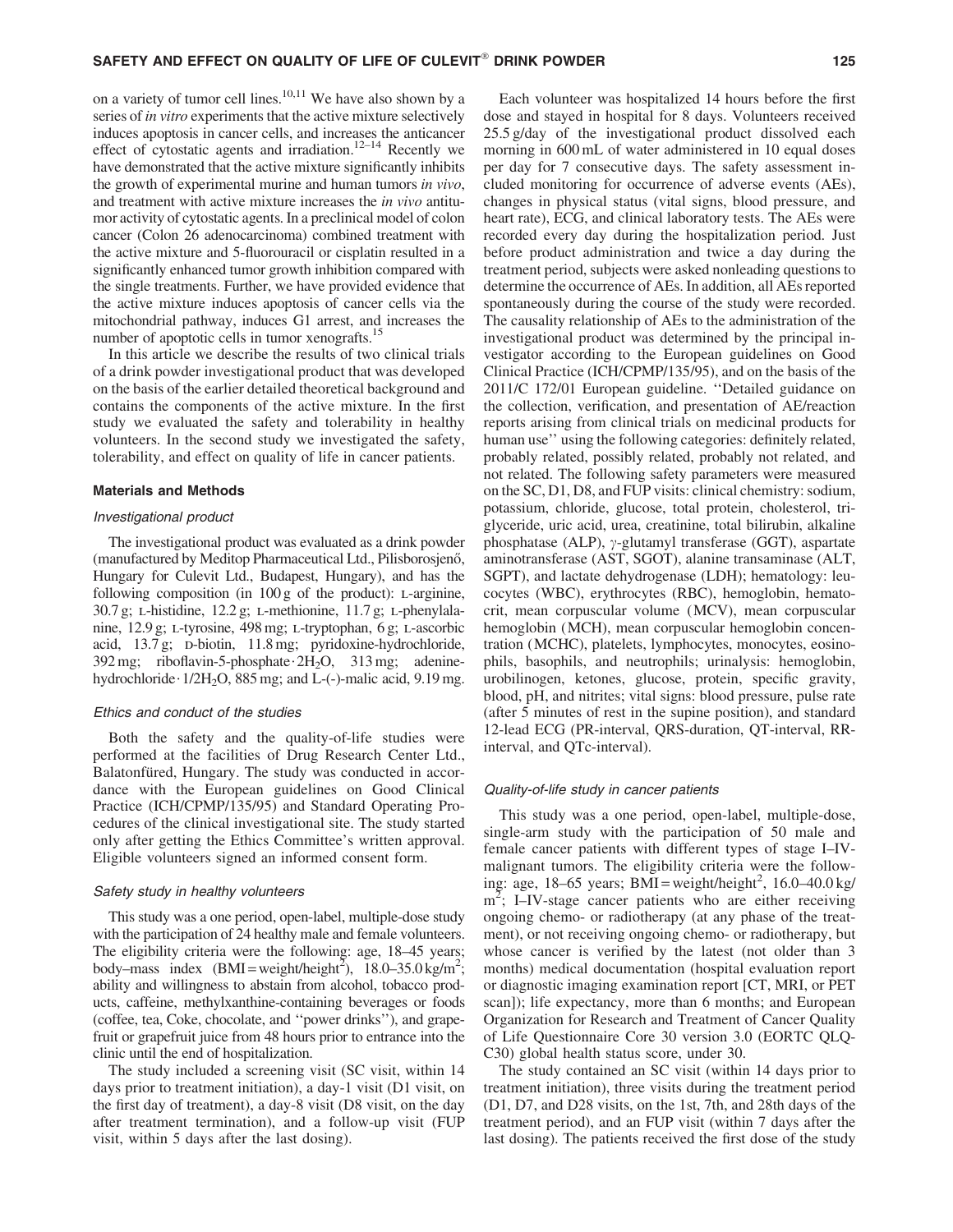product at the investigational site. After this the patients continued to participate in the study as outpatients. The study participants received 25.5 g/day of the investigational product dissolved each morning in 600 mL of water administered in 10 equal doses per day for 28 consecutive days.

Safety assessments were performed at the SC, D1, D7, D28, and FUP visits and included the monitoring of occurrence of AEs, examination of the causality relationship of AEs to the administration of the investigational product, and the measurement of the same safety parameters as described for the safety study in healthy volunteers.

For efficacy assessment the EORTC QLQ-C30 was filled out at the SC, D1, and D28 visits.

#### Statistical analysis

Continuous laboratory variables of the safety study were analyzed by descriptive statistics performed for each visit, comprising the mean, median, minimum, maximum, standard deviation, and number of cases. Proportion of normal/ abnormal laboratory values was also calculated. Categorical laboratory values were analyzed by frequencies and the number of cases for each visit.

In case of the quality-of-life study, the evaluation included descriptive statistics and hypothesis tests. Both safety and efficacy analyses were performed. In the safety analysis, descriptive statistics and individual data listings were used. Descriptive statistics included case number, mean, standard deviation, confidence interval, minimum, and maximum for continuous data; and frequency and proportion for categorical data. Efficacy analysis concentrated on the results of the EORTC QLQ-C30; descriptive statistics (case number, mean, standard deviation, confidence interval, minimum, and maximum) were applied for the quality-of-life value, and for the functional and symptom scales. Hypothesis testing was performed to examine the mean change of EORTC QLQ-C30 score values from the baseline to the last measurement. Kolmogorov–Smirnov test was used to test normality. Paired-sample *t*-test was used for normally distributed variables. For not normally distributed variables, Wilcoxon signed rank test was used. Statistical analyses were performed with the use of SPSS 19.0.0 software.

#### Results and Discussion

## Administration of the investigational product is safe in healthy volunteers

The safety study included 12 male and 12 female healthy volunteers. All volunteers were Caucasians and Hungarian citizens. The mean age was  $31.11 \pm 7.374$  years. Safety clinical chemistry and hematology laboratory parameters measured on the SC, D1, D8, and FUP visits showed no significant alterations compared with the screening values (Table 1). Urinalysis (hemoglobin, urobilinogen, ketones, glucose, protein, specific gravity, blood, pH, and nitrites), measurement of vital signs (blood pressure and pulse rate), standard 12-lead ECG (PR-interval, QRS-duration, QTinterval, RR-interval, and QTc-interval), and physical examination also failed to reveal any significant change compared with the screening values (data not shown).

There were no serious adverse events (SAEs) during the study. Seven AEs with mild or moderate intensities occurred in three volunteers (Table 2). One volunteer (R016) was dropped out from the study on the fourth day of the treatment period due to infectious mononucleosis; however, data of this volunteer were also included in the safety analysis. The relationship between the AEs and the investigational product was evaluated. Six AEs were judged not to be related to the study product and one AE (diarrhea) was considered probably not related to the investigational product.

The objective of this study was to evaluate the safety and tolerability of multiple doses of the investigational product in healthy volunteers. On the basis of our results the administered dose of the study product was safe and well-tolerated by healthy volunteers. The observed good safety profile of the investigational product is in agreement with previously reported data on the safety of the individual components. In fact the amount of L-arginine, L-histidine, L-phenylalanine, Ltyrosine, L-tryptophan, L-ascorbic acid, pyridoxine, and adenine present in the administered daily amount of the product (25.5 g) is below the amount specified in the maximum recommended therapeutic dose (MRTD) database.<sup>16</sup> The biotin content (3 mg) present in the administered daily amount of the product was 900-times higher than the amount specified in the MRTD database; however, there are reports of the safe use of pharmacological doses of biotin in the range of 0.6–20 mg/ single dose.<sup> $17,18$ </sup> The administered daily amount of riboflavin (80 mg) was 160-times higher than the amount specified in the MRTD database; however, there are reports of the safe use of 200–400 mg riboflavin per day.<sup>19,20</sup> Malic acid and methionine are not listed in the MRTD database; however, there are reports of the safe use of these substances (2.4 and 6 g, respectively) in the amount that is comparable with the daily administered amount (2.5 and 3 g, respectively) in our safety study.<sup>21,22</sup> Due to possible matrix effects, the safety profile of a mixture of 12 components could not be perfectly estimated on the basis of the safety of the individual components. Therefore, our results provide additional evidence on the safety of these substances when they applied in combination.

## Administration of the investigational product is safe and improves quality of life in cancer patients

The quality-of-life study successfully recruited 50 patients. The intention to treat (ITT) population was defined as all subjects who received at least one dose of study medication. The ITT population contained 50 patients. All of these patients had D1 visit, but only 45 had D7 visit, 42 had D28 visit, and 40 had FUP visit. The per protocol (PP) population was defined as all subjects who received all doses of study medication and had no major protocol violations. The PP population included 40 patients. Three out of the 10 drop-outs occurred due to AEs. Two of these AEs (pneumonia and anemia) were serious and judged by the principal investigator not to be related to the administration of the study drug, while one of these AEs (gastric pain) had moderate intensity and was definitely related to the study drug. The remaining seven drop-outs occurred either because the patients failed to attend the scheduled study visit(s), or the patients changed their mind about their willingness to participate in the study. All patients were Caucasians with a mean age of  $54.76 \pm 12.11$  and  $54.50 \pm 12.81$  for the ITT and PP populations, respectively. The gender distribution was the following: women, 54% (ITT) and 55% (PP); men, 46% (ITT) and 45% (PP). The ITT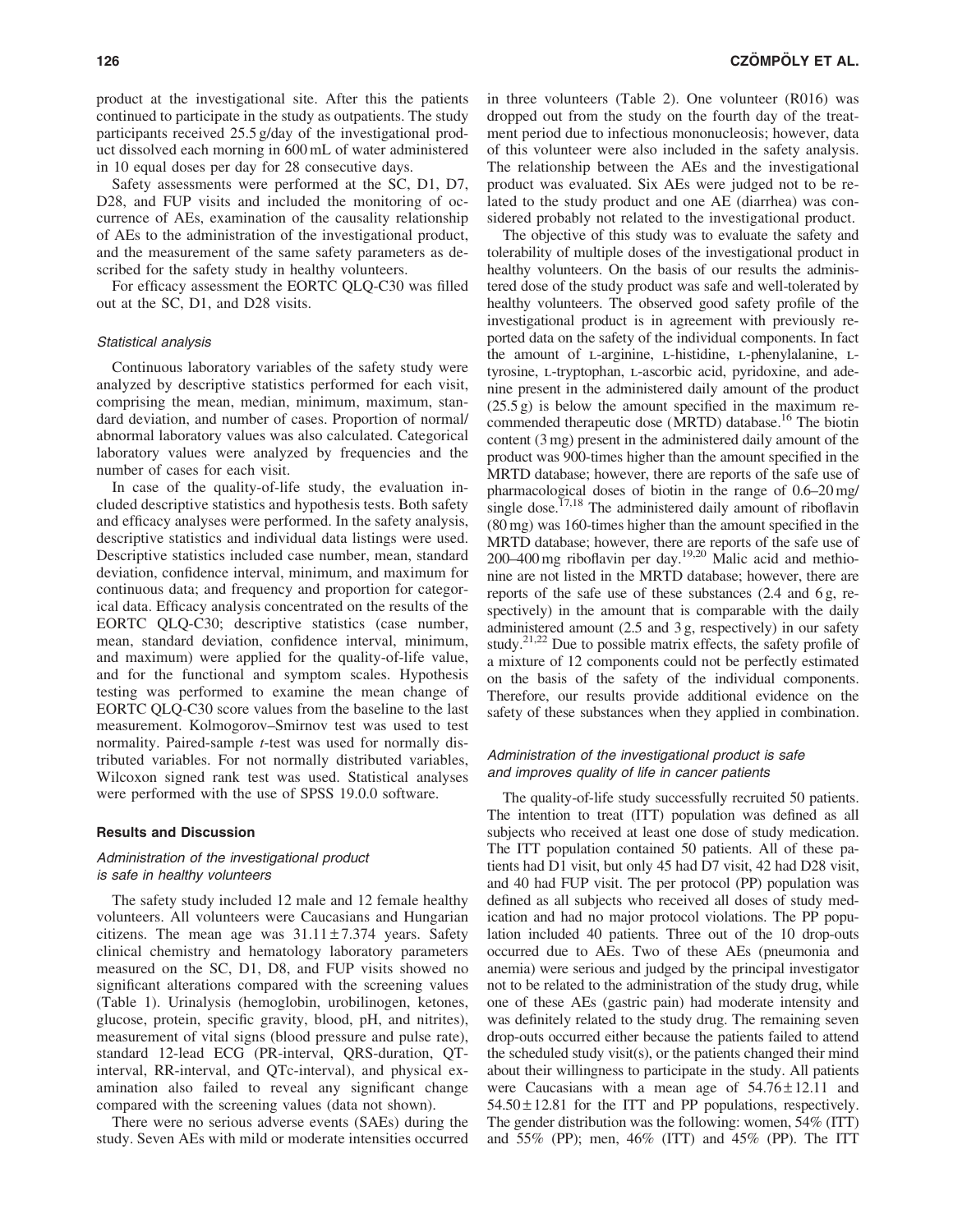| Parameter                 | Visit                  | Mean           | SD             | Parameter           | Visit                  | Mean           | SD             |
|---------------------------|------------------------|----------------|----------------|---------------------|------------------------|----------------|----------------|
| $Na$ (mM)                 | Screening              | 142.6          | 1.761          | LDH (U/L)           | Screening              | 284.9          | 41.20          |
|                           | Day 1                  | 142.6          | 1.596          |                     | Day 1                  | 283.8          | 73.91          |
|                           | Day 8                  | 143.0          | 1.182          |                     | Day 8                  | 266.8          | 65.31          |
|                           | Follow-up              | 141.5          | 1.492          |                     | Follow-up              | 306.3          | 79.78          |
| $K$ (mM)                  | Screening              | 4.602          | 0.352          | WBC(g/L)            | Screening              | 6.858          | 1.538          |
|                           | Day 1                  | 4.441          | 0.397          |                     | Day 1                  | 7.021          | 1.737          |
|                           | Day 8                  | 4.305          | 0.335          |                     | Day 8                  | 7.333          | 1.685          |
|                           | Follow-up              | 4.330          | 0.374          |                     | Follow-up              | 6.929          | 1.788          |
| Cl (mM)                   | Screening              | 106.1          | 1.895          | RBC (T/L)           | Screening              | 4.768          | 0.402          |
|                           | Day 1                  | 106.1          | 1.700          |                     | Day 1                  | 4.601          | 0.441          |
|                           | Day 8                  | 105.4          | 1.884          |                     | Day 8                  | 4.785          | 0.458          |
|                           | Follow-up              | 104.3          | 1.397          |                     | Follow-up              | 4.729          | 0.404          |
| Glucose (mM)              | Screening              | 5.124          | 0.356          | Hemoglobin (mM)     | Screening              | 8.879          | 0.764          |
|                           | Day 1                  | 4.403          | 0.478          |                     | Day 1                  | 8.488          | 0.723          |
|                           | Day 8                  | 4.672          | 0.478          |                     | Day 8                  | 8.808          | 0.783          |
|                           | Follow-up              | 4.705          | 0.361          |                     | Follow-up              | 8.625          | 0.628          |
| Total protein (g/L)       | Screening              | 75.75          | 3.548          | Hematocrit (L/L)    | Screening              | 0.436          | 0.036          |
|                           | Day 1                  | 67.62          | 4.750          |                     | Day 1                  | 0.413          | 0.041          |
|                           | Day 8                  | 72.16          | 3.151          |                     | Day 8                  | 0.432          | 0.036          |
|                           | Follow-up              | 72.15          | 3.153          |                     | Follow-up              | 0.423          | 0.031          |
| Cholesterol (mM)          | Screening              | 5.092          | 0.860          | MCV(f)              | Screening              | 91.38          | 3.386          |
|                           | Day 1                  | 4.500          | 0.796          |                     | Day 1                  | 90.08          | 4.529          |
|                           | Day 8                  | 4.288          | 0.775          |                     | Day 8                  | 90.54          | 6.171<br>3.535 |
| Triglyceride (mM)         | Follow-up<br>Screening | 4.338<br>0.979 | 0.746<br>0.372 | MCH (fmol)          | Follow-up<br>Screening | 89.67<br>1.864 | 0.079          |
|                           | Day 1                  | 1.088          | 0.396          |                     | Day 1                  | 1.848          | 0.085          |
|                           | Day 8                  | 1.516          | 0.654          |                     | Day 8                  | 1.842          | 0.098          |
|                           | Follow-up              | 0.898          | 0.416          |                     | Follow-up              | 1.826          | 0.080          |
| Uric acid $(\mu M)$       | Screening              | 295.9          | 86.53          | MCHC (mM)           | Screening              | 20.40          | 0.301          |
|                           | Day 1                  | 276.4          | 71.35          |                     | Day 1                  | 20.56          | 0.456          |
|                           | Day 8                  | 266.7          | 64.38          |                     | Day 8                  | 20.36          | 0.581          |
|                           | Follow-up              | 288.7          | 70.91          |                     | Follow-up              | 20.38          | 0.261          |
| Urea $(mM)$               | Screening              | 5.183          | 1.075          | Platelets (g/L)     | Screening              | 259.6          | 45.14          |
|                           | Day 1                  | 5.017          | 0.969          |                     | Day 1                  | 239.3          | 44.34          |
|                           | Day 8                  | 4.571          | 0.894          |                     | Day 8                  | 255.3          | 43.23          |
|                           | Follow-up              | 4.542          | 1.055          |                     | Follow-up              | 265.7          | 39.22          |
| Creatinine $(\mu M)$      | Screening              | 70.92          | 14.12          | Lymphocytes $(\%)$  | Screening              | 32.41          | 6.320          |
|                           | Day 1                  | 70.92          | 14.03          |                     | Day 1                  | 39.90          | 6.021          |
|                           | Day 8                  | 70.50          | 13.45          |                     | Day 8                  | 34.27          | 6.095          |
|                           | Follow-up              | 68.25          | 12.00          |                     | Follow-up              | 36.03          | 7.169          |
| Total bilirubin $(\mu M)$ | Screening              | 8.804          | 5.896          | Monocytes $(\%)$    | Screening              | 6.733          | 1.613          |
|                           | Day 1                  | 9.938          | 5.384          |                     | Day 1                  | 7.917          | 2.601          |
|                           | Day 8                  | 9.142          | 6.072          |                     | Day 8                  | 7.304          | 1.727          |
|                           | Follow-up              | 8.704          | 4.089          |                     | Follow-up              | 7.350          | 1.839          |
| ALP (U/L)                 | Screening              | 164.2          | 43.12          | Eosinophils $(\% )$ | Screening              | 2.717          | 1.328          |
|                           | Day 1                  | 150.5          | 39.95          |                     | Day 1                  | 3.388          | 1.518          |
|                           | Day 8                  | 162.3          | 41.47          |                     | Day 8                  | 3.042          | 1.658          |
|                           | Follow-up              | 167.0          | 41.71          |                     | Follow-up              | 3.129          | 2.220          |
| GGT (U/L)                 | Screening              | 22.29          | 12.55          | Basophils $(\%)$    | Screening              | 0.171          | 0.046          |
|                           | Day 1                  | 18.21          | 10.33          |                     | Day 1                  | 0.279          | 0.198          |
|                           | Day 8                  | 20.00          | 11.55          |                     | Day 8                  | 0.304          | 0.268          |
|                           | Follow-up              | 20.42<br>21.63 | 9.753<br>4.362 | Neutrophils $(\%)$  | Follow-up              | 0.263<br>57.93 | 0.097<br>7.123 |
| AST (SGOT) (U/L)          | Screening              | 18.96          | 8.795          |                     | Screening              | 48.51          | 6.118          |
|                           | Day 1<br>Day 8         | 20.33          | 7.051          |                     | Day 1<br>Day 8         | 54.89          | 6.660          |
|                           | Follow-up              | 22.92          | 11.91          |                     | Follow-up              | 53.23          | 8.220          |
| ALT (SGPT) (U/L)          | Screening              | 21.33          | 6.882          |                     |                        |                |                |
|                           | Day 1                  | 17.25          | 10.65          |                     |                        |                |                |
|                           | Day 8                  | 24.21          | 12.33          |                     |                        |                |                |
|                           | Follow-up              | 25.88          | 16.74          |                     |                        |                |                |
|                           |                        |                |                |                     |                        |                |                |

Table 1. Clinical Chemistry and Hematology Laboratory Parameters Measured During the Safety Study

 $n = 24$ .

ALP, alkaline phosphatase; GGT,  $\gamma$ -glutamyl transferase; AST (SGOT), aspartate aminotransferase; ALT (SGPT), alanine transaminase; LDH, lactate dehydrogenase; MCV, mean corpuscular volume; MCH, mean corpuscular hemoglobin; MCHC, mean corpuscular hemoglobin concentration; SD, standard deviation.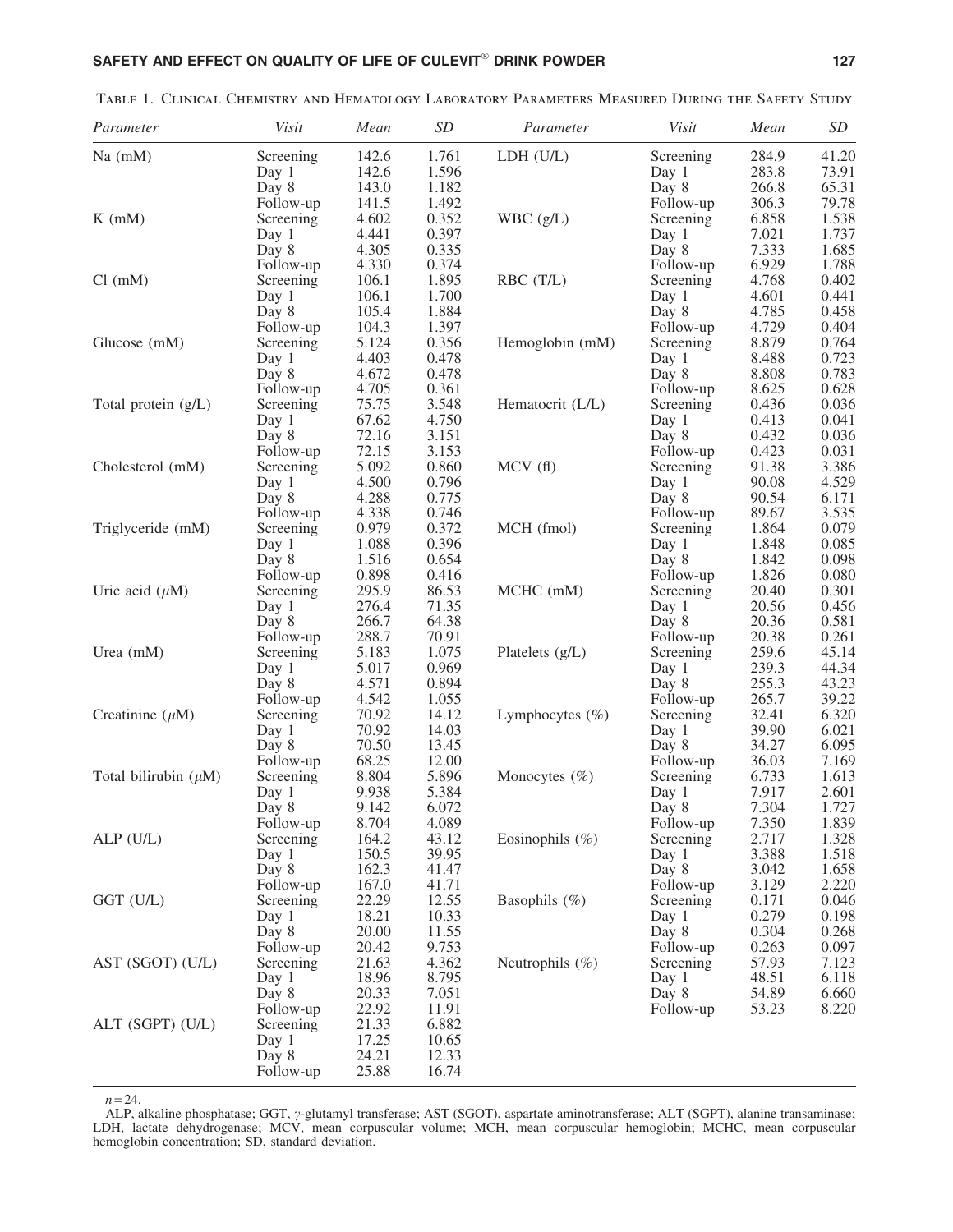| <b>Number</b><br>$of$ AEs | Study<br>day of<br>occurrence | Randomization<br>number | Description of AE                                                                                                                                                             | MedDRA PT                   | <b>MedDRA</b><br>code | Intensity | Relation<br>to study<br>product |
|---------------------------|-------------------------------|-------------------------|-------------------------------------------------------------------------------------------------------------------------------------------------------------------------------|-----------------------------|-----------------------|-----------|---------------------------------|
| 1                         | Day 1                         | R <sub>0</sub> 14       | Headache                                                                                                                                                                      | Headache                    | 10019211              | Mild      | Not related                     |
| $\mathbf{2}$              | Day 2                         | R <sub>0</sub> 14       | Headache                                                                                                                                                                      | Headache                    | 10019211              | Mild      | Not related                     |
| $\mathfrak{Z}$            | Day 3                         | R <sub>0</sub> 14       | Headache                                                                                                                                                                      | Headache                    | 10019211              | Mild      | Not related                     |
| $\overline{4}$            | Day 6                         | R <sub>0</sub> 15       | Diarrhea                                                                                                                                                                      | Diarrhea                    | 10012735              | Mild      | Probably<br>not related         |
| 5                         | Day 7                         | R <sub>0</sub> 15       | Nausea                                                                                                                                                                        | Nausea                      |                       |           | 10028813 Moderate Not related   |
| 6                         | Day 7                         | R <sub>015</sub>        | Vomiting                                                                                                                                                                      | Vomiting                    |                       |           | 10047700 Moderate Not related   |
| 7                         | Day 1                         | R <sub>0</sub> 16       | Frequent defecation,<br>expansion,<br>increased AST (56 U/L),<br>ALT (59 U/L), and LDH<br>$(529 \text{ U/L})$ values,<br>Epstein-Barr virus serology<br>$(VCA-IgG): 481$ E/mL | Infectious<br>mononucleosis |                       |           | 10021914 Moderate Not related   |

Table 2. Adverse Events Occurred During the Safety Study

AE, adverse event; MedDRA PT, Medical Dictionary for Regulatory Activities Preferred Terms.

population contained 14 patients with breast cancer, 10 patients with lung cancer, 4 patients with colon cancer, 4 patients with rectal cancer, 3 patients with head and neck cancer, 2 patients with gastric cancer, 2 patients with Hodgkin lymphoma, 2 patients with non-Hodgkin lymphoma, and 1 patient with each of the following cancers: thyroid cancer, liver cancer, liposarcoma, melanoma, pancreatic cancer, prostate cancer, kidney cancer, bladder cancer, and vaginal cancer. The diagnoses [with wording taken from the medical report(s) of the patient], the date of diagnosis, and the staging data of the disease for the ITT population are summarized in Table 3.

Safety analysis was performed on the ITT population. Clinical chemistry and hematology laboratory parameters measured on the SC, D1, D7, D28, and FUP visits showed no significant alterations compared with the screening values (Table 4). The additional safety examinations (urinalysis, measurement of vital signs, standard 12-lead ECG, and physical examination) also verified that the administration of the investigational product causes no significant change in the safety parameters compared with the screening values (data not shown). Two SAEs in 2 patients, and 14 AEs in 9 patients occurred during the study. The two SAEs were judged not to be related to the administration of the investigational product. Among the 14 AEs, 10 were not related, 1 was possibly related, and 3 were definitely related to the administration of the investigational product. The administration of the investigational product was stopped in case of the two SAEs and in the case of one AE. The SAEs and AEs occurred during the study are summarized in Table 5. It is important to note that the all of the AEs that were definitely

| Case<br>number | Randomization<br>number | Diagnosis                                                                     | Date of<br>diagnosis | Stage                                        |
|----------------|-------------------------|-------------------------------------------------------------------------------|----------------------|----------------------------------------------|
|                |                         | Invasive ductal cancer of the breast                                          | 01/2011              | T <sub>2</sub> N <sub>1</sub> M <sub>0</sub> |
|                |                         | Non-Hodgkin lymphoma                                                          | 10/2004              | 4b                                           |
|                | 6                       | Planocellular carcinoma of the hypopharynx                                    | 06/2010              | Ш                                            |
|                | 9                       | Lower gum carcinoma                                                           | 09/2011              | T <sub>2</sub> N <sub>0</sub> M <sub>0</sub> |
|                | 15                      | Breast cancer with pulmonary metastasis                                       | 02/2006              | <b>T1N2M1</b>                                |
| h              | 16                      | Adenocarcinoma of the lung                                                    | 01/2011              | T <sub>2</sub> N <sub>0</sub> M <sub>0</sub> |
|                | 29                      | Pulmonary carcinoma                                                           | 01/2011              | <b>T4N2M0</b>                                |
| 8              | 37                      | Pulmonary carcinoma                                                           | 09/2010              | Ш                                            |
| 9              | 38                      | Non-Hodgkin lymphoma                                                          | 11/2011              | IV                                           |
| 10             | 39                      | Adenocarcinoma of the breast with vertebral metastasis                        | 01/2012              | T3N1M1                                       |
| 11             | 41                      | Follicular thyroid cancer with pulmonary,<br>mediastinal, and bone metastasis | 01/2004              | T0N3M1                                       |
| 12             | 42                      | Cecal tumor                                                                   | 10/2011              | <b>T4N2M1</b>                                |
| 13             | 43                      | Sigmoid colon adenocarcinoma with liver metastasis                            | 11/2011              | T3N1M1                                       |
| 14             | 44                      | Pulmonary adenocarcinoma with brain, bone,<br>and pulmonary metastasis        | 01/2010              | T4N2M1                                       |
| 15             | 45                      | Planocellular carcinoma of the lungs                                          | 10/2011              | T2N1M1                                       |
| 16             | 46                      | Pulmonary adenocarcinoma                                                      | 01/2012              | T <sub>2</sub> N <sub>2</sub> M <sub>0</sub> |
|                |                         |                                                                               |                      | (constant)                                   |

Table 3. Description of the Diagnoses, Date of Diagnosis, and Staging of Patients in the Quality-of-Life Study

(*continued*)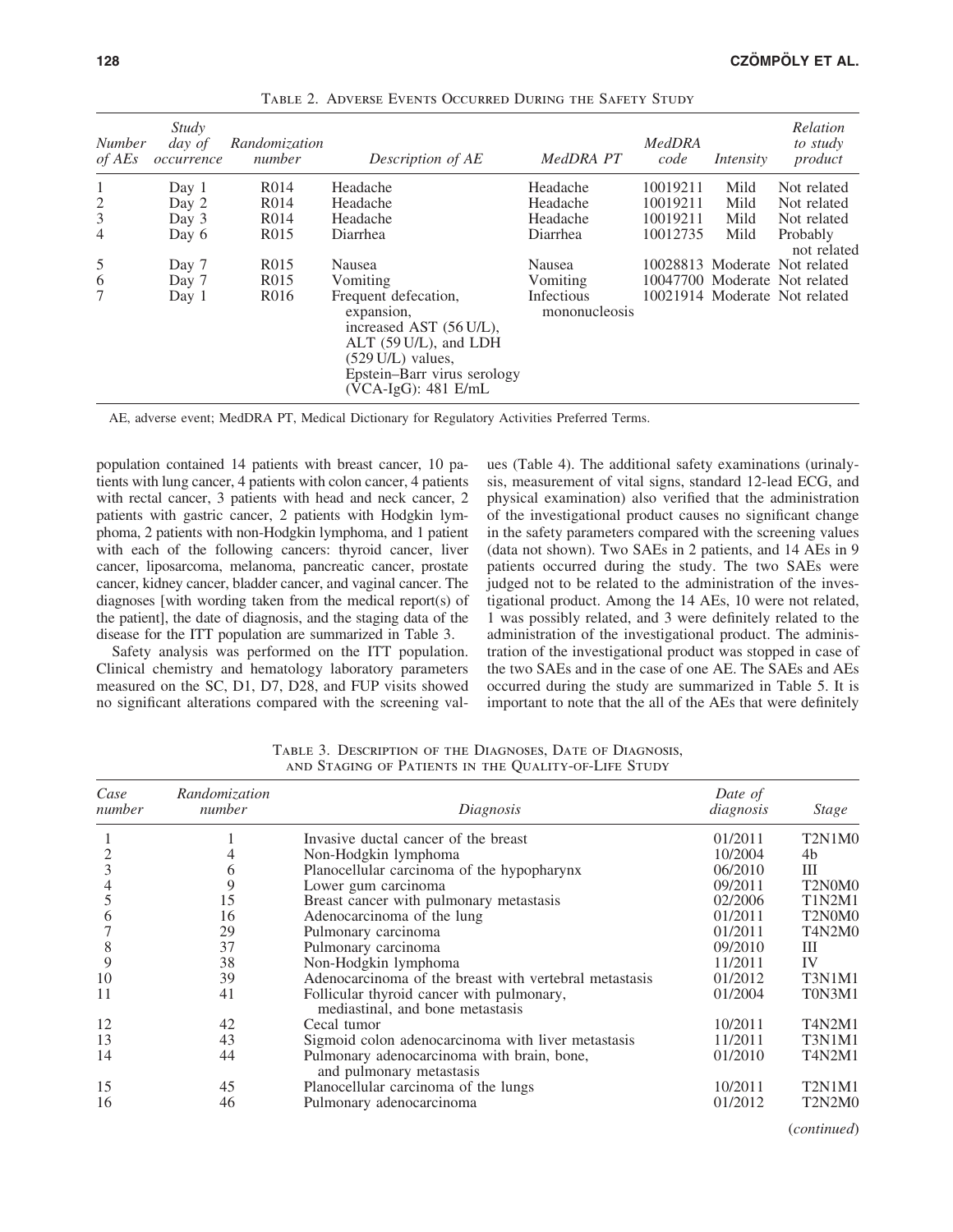## SAFETY AND EFFECT ON QUALITY OF LIFE OF CULEVIT $^\circ$  DRINK POWDER  $_{\rm}$  129

| Case<br>number | Randomization<br>number | Diagnosis                                                                               | Date of<br>diagnosis | <b>Stage</b>                                 |
|----------------|-------------------------|-----------------------------------------------------------------------------------------|----------------------|----------------------------------------------|
| 17             | 47                      | Malignant melanoma                                                                      | 12/2009              | <b>T3N3M1</b>                                |
| 18             | 48                      | Breast carcinoma, invasive ductal form                                                  | 08/2011              | <b>T2N2M1</b>                                |
| 19             | 49                      | Prostate adenocarcinoma                                                                 | 02/2012              | T <sub>2</sub> N <sub>0</sub> M <sub>0</sub> |
| 20             | 50                      | Cancer of the rectum with pulmonary metastasis                                          | 01/2009              | IV                                           |
| 21             | 51                      | Rectal carcinoma with liver metastasis                                                  | 08/2011              | <b>T3N2M1</b>                                |
| 22             | 52                      | Colon tumor                                                                             | 11/2011              | T3N1M0                                       |
| 23             | 53                      | Pulmonary adenocarcinoma                                                                | 01/2011              | <b>T3N1M1</b>                                |
| 24             | 54                      | Right renal tumor                                                                       | 02/2012              | T1N0M0                                       |
| 25             | 55                      | Pulmonary adenocarcinoma on the right side with<br>pulmonary and mediastinal metastasis | 08/2011              | T4N2M1                                       |
| 26             | 56                      | Left breast carcinoma                                                                   | 11/2011              | T1N0M0                                       |
| 27             | 57                      | Hodgkin lymphoma                                                                        | 12/2011              | IV.B                                         |
| 28             | 58                      | Left inguinal liposarcoma with pulmonary metastasis                                     | 08/2011              | <b>T2N2M1</b>                                |
| 29             | 59                      | Right breast carcinoma with liver metastasis                                            | 04/2004              | <b>T2N1M1</b>                                |
| 30             | 60                      | Breast cancer                                                                           | 11/2011              | T1N0M0                                       |
| 31             | 61                      | Rectal adenocarcinoma                                                                   | 09/2011              | T3N1M0                                       |
| 32             | 62                      | Hepatocellular carcinoma                                                                | 02/2012              | T2N0M0                                       |
| 33             | 63                      | Pancreas adenocarcinoma                                                                 | 01/2012              | T3N1M0                                       |
| 34             | 64                      | Vaginal carcinoma                                                                       | 02/2012              | T1N0M0                                       |
| 35             | 65                      | Adenocarcinoma of the colon with pulmonary metastasis                                   | 01/2009              | IV                                           |
| 36             | 66                      | Right breast carcinoma with bone and liver metastasis                                   | 02/2012              | <b>T1N1M1</b>                                |
| 37             | 67                      | Left breast carcinoma                                                                   | 02/2012              | T <sub>2</sub> N <sub>1</sub> M <sub>0</sub> |
| 38             | 68                      | Gastric tumor                                                                           | 02/2012              | T1N0M0                                       |
| 39             | 69                      | Hodgkin lymphoma                                                                        | 11/2011              | T2M1N1                                       |
| 40             | 70                      | Planocellular carcinoma of the hypopharynx                                              | 04/2012              | T1N1M0                                       |
| 41             | 71                      | Right breast carcinoma                                                                  | 04/2012              | T1N1M0                                       |
| 42             | 72                      | Gastric tumor                                                                           | 04/2012              | T2N1M0                                       |
| 43             | 101                     | Breast cancer                                                                           | 04/2011              | $\rm II$                                     |
| 44             | 102                     | Breast cancer                                                                           | 12/2011              | $\mathbf{I}$                                 |
| 45             | 103                     | Bladder tumor                                                                           | 01/1996              | L                                            |
| 46             | 104                     | Invasive ductal breast carcinoma                                                        | 10/2011              | $\mathbf{I}$                                 |
| 47             | 105                     | Adenocarcinoma of the lung                                                              | 09/2010              | IV                                           |
| 48             | 106                     | Adenocarcinoma of the rectum                                                            | 08/2011              | IV                                           |
| 49             | 107                     | Planocellular carcinoma of the lung                                                     | 04/2012              | I                                            |
| 50             | 237                     | Right breast carcinoma with pulmonary and bone metastasis                               | 02/2006              | <b>T1N1M1</b>                                |

TABLE 3. (CONTINUED)

Table 4. Clinical Chemistry and Hematology Laboratory Parameters Measured in the Intention-to-Treat Population During the Quality-of-Life Study

| Parameter      | Visit     | Mean   | SD    | Parameter       | Visit     | Mean   | SD      |
|----------------|-----------|--------|-------|-----------------|-----------|--------|---------|
| $Na$ (mM)      | Screening | 139.59 | 2.721 | LDH (U/L)       | Screening | 343.70 | 121.029 |
|                | Day 1     | 140.18 | 2.554 |                 | Day 1     | 348.70 | 119.545 |
|                | Day 7     | 139.97 | 2.230 |                 | Day 7     | 337.64 | 103.451 |
|                | Day 28    | 139.27 | 2.808 |                 | Day 28    | 371.57 | 205.091 |
|                | Follow-up | 139.35 | 3.256 |                 | Follow-up | 355.73 | 157.273 |
| $K$ (mM)       | Screening | 4.36   | 0.387 | WBC(g/L)        | Screening | 7.51   | 4.581   |
|                | Day 1     | 4.40   | 0.401 |                 | Day 1     | 8.09   | 5.985   |
|                | Day 7     | 4.35   | 0.423 |                 | Day 7     | 8.11   | 3.560   |
|                | Day 28    | 4.35   | 0.419 |                 | Day 28    | 7.92   | 3.575   |
|                | Follow-up | 4.49   | 0.552 |                 | Follow-up | 7.84   | 4.702   |
| Cl (mM)        | Screening | 102.46 | 3.255 | RBC(T/L)        | Screening | 4.17   | 0.543   |
|                | Day 1     | 102.30 | 3.710 |                 | Day 1     | 4.13   | 0.561   |
|                | Day 7     | 102.69 | 3.525 |                 | Day 7     | 4.16   | 0.518   |
|                | Day 28    | 102.03 | 3.133 |                 | Day 28    | 4.18   | 0.484   |
|                | Follow-up | 101.27 | 3.812 |                 | Follow-up | 4.14   | 0.473   |
| Glucose $(mM)$ | Screening | 5.81   | 1.519 | Hemoglobin (mM) | Screening | 7.84   | 1.069   |
|                | Day $1$   | 5.87   | 2.053 |                 | Day 1     | 7.79   | 1.150   |
|                | Day 7     | 6.10   | 2.110 |                 | Day 7     | 7.87   | 0.927   |

(*continued*)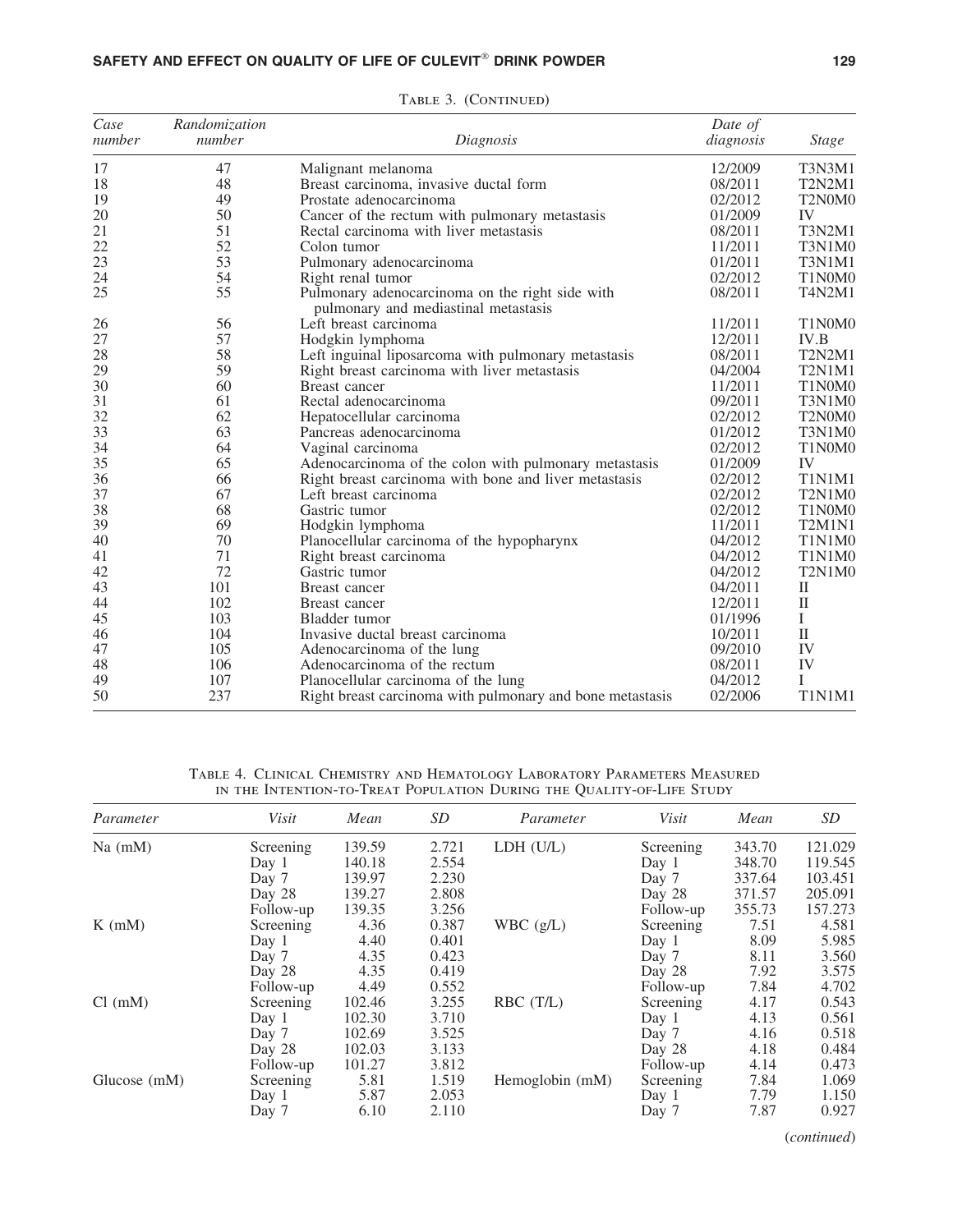| Parameter                 | Visit           | Mean   | SD      | Parameter          | Visit     | Mean   | SD      |
|---------------------------|-----------------|--------|---------|--------------------|-----------|--------|---------|
|                           | Day 28          | 6.47   | 2.333   |                    | Day 28    | 7.88   | 0.883   |
|                           | Follow-up       | 6.07   | 2.433   |                    | Follow-up | 7.83   | 0.837   |
| Total Protein (g/L)       | Screening       | 71.70  | 5.354   | Hematocrit (L/L)   | Screening | 0.37   | 0.051   |
|                           | Day 1           | 70.43  | 5.517   |                    | Day 1     | 0.37   | 0.054   |
|                           | Day 7           | 71.27  | 5.413   |                    | Day 7     | 0.38   | 0.048   |
|                           | Day 28          | 70.08  | 5.594   |                    | Day 28    | 0.38   | 0.042   |
|                           | Follow-up       | 71.62  | 4.424   |                    | Follow-up | 0.37   | 0.040   |
| Cholesterol (mM)          | Screening       | 4.96   | 1.139   | MCV(f)             | Screening | 88.42  | 7.508   |
|                           | Day 1           | 4.78   | 1.121   |                    | Day 1     | 89.68  | 8.314   |
|                           | Day 7           | 4.80   | 1.174   |                    | Day 7     | 90.44  | 6.989   |
|                           | Day 28          | 4.85   | 1.293   |                    | Day 28    | 90.24  | 6.555   |
|                           | Follow-up       | 4.95   | 1.587   |                    | Follow-up | 90.05  | 7.005   |
| Triglyceride (mM)         | Screening       | 1.79   | 1.351   | MCH (fmol)         | Screening | 1.88   | 0.167   |
|                           | Day 1           | 1.95   | 1.385   |                    | Day 1     | 1.88   | 0.178   |
|                           | Day 7           | 2.03   | 1.638   |                    | Day 7     | 1.89   | 0.128   |
|                           | Day 28          | 2.06   | 1.702   |                    | Day 28    | 1.89   | 0.128   |
|                           | Follow-up       | 2.11   | 1.565   |                    | Follow-up | 1.89   | 0.124   |
| Uric acid $(\mu M)$       | Screening       | 287.82 | 95.404  | MCHC (mM)          | Screening | 21.28  | 0.774   |
|                           | Day 1           | 285.12 | 88.025  |                    | Day 1     | 20.98  | 0.731   |
|                           | Day 7           | 286.47 | 72.880  |                    | Day 7     | 20.97  | 0.705   |
|                           | Day 28          | 298.79 | 81.667  |                    | Day 28    | 20.96  | 0.681   |
|                           | Follow-up       | 279.39 | 73.419  |                    | Follow-up | 21.05  | 0.782   |
| Urea $(mM)$               | Screening       | 5.58   | 1.732   | Platelets $(g/L)$  | Screening | 294.02 | 98.278  |
|                           | Day 1           | 5.43   | 1.578   |                    | Day 1     | 296.90 | 114.066 |
|                           | Day 7           | 6.06   | 1.727   |                    | Day 7     | 299.24 | 122.350 |
|                           | Day 28          | 6.28   | 2.182   |                    | Day 28    | 288.38 | 98.428  |
|                           | Follow-up       | 5.89   | 1.607   |                    | Follow-up | 277.35 | 117.282 |
| Creatinine $(\mu M)$      | Screening       | 70.68  | 17.978  | Lymphocytes $(\%)$ | Screening | 26.02  | 13.424  |
|                           | Day 1           | 70.56  | 18.211  |                    | Day 1     | 27.90  | 12.872  |
|                           | Day 7           | 69.27  | 15.241  |                    | Day 7     | 24.91  | 11.218  |
|                           | Day 28          | 69.83  | 15.765  |                    | Day 28    | 24.12  | 8.892   |
|                           | Follow-up       | 71.18  | 15.312  |                    | Follow-up | 26.47  | 10.137  |
| Total bilirubin $(\mu M)$ | Screening       | 8.10   | 4.083   | Monocytes $(\% )$  | Screening | 7.58   | 2.988   |
|                           | Day 1           | 7.42   | 4.636   |                    | Day 1     | 8.58   | 4.691   |
|                           | Day 7           | 6.70   | 3.221   |                    | Day 7     | 7.19   | 2.546   |
|                           | Day 28          | 7.28   | 4.888   |                    | Day 28    | 7.06   | 2.707   |
|                           | Follow-up       | 6.39   | 3.131   |                    | Follow-up | 7.71   | 2.696   |
| $ALP$ (U/L)               | Screening       | 227.40 | 101.626 | Eosinophils $(\%)$ | Screening | 2.51   | 2.157   |
|                           | Day 1           | 237.06 | 122.189 |                    | Day 1     | 2.42   | 1.452   |
|                           | Day 7           | 213.00 | 71.131  |                    | Day 7     | 2.27   | 1.214   |
|                           | Day 28          | 210.60 | 64.897  |                    | Day 28    | 2.10   | 1.102   |
|                           | Follow-up       | 216.10 | 76.016  |                    | Follow-up | 2.28   | 1.099   |
| GGT (U/L)                 | Screening 50.46 |        | 45.174  | Basophils (%)      | Screening | 1.29   | 6.800   |
|                           | Day 1           | 48.02  | 54.818  |                    | Day 1     | 0.55   | 0.830   |
|                           | Day 7           | 44.71  | 38.147  |                    | Day 7     | 0.31   | 0.147   |
|                           | Day 28          | 49.88  | 51.315  |                    | Day 28    | 0.30   | 0.131   |
|                           | Follow-up       | 45.85  | 39.988  |                    | Follow-up | 0.35   | 0.204   |
| AST (SGOT) (U/L)          | Screening       | 25.00  | 19.784  | Neutrophils $(\%)$ | Screening | 62.79  | 15.098  |
|                           | Day 1           | 26.08  | 24.299  |                    | Day 1     | 60.27  | 15.258  |
|                           | Day 7           | 26.11  | 12.274  |                    | Day 7     | 64.89  | 11.698  |
|                           | Day 28          | 27.40  | 14.919  |                    | Day 28    | 66.42  | 9.788   |
|                           |                 | 25.35  | 8.763   |                    | Follow-up | 62.76  |         |
| ALT (SGPT) (U/L)          | Follow-up       | 23.32  | 15.421  |                    |           |        | 10.885  |
|                           | Screening       |        |         |                    |           |        |         |
|                           | Day 1           | 22.30  | 18.219  |                    |           |        |         |
|                           | Day 7           | 24.71  | 16.682  |                    |           |        |         |
|                           | Day 28          | 27.50  | 22.524  |                    |           |        |         |
|                           | Follow-up       | 27.30  | 17.960  |                    |           |        |         |

TABLE 4. (CONTINUED)

*n* = 50 at screening; *n* = 50 at day 1; *n* = 45 at day 7; *n* = 42 at day 28; *n* = 40 at follow-up.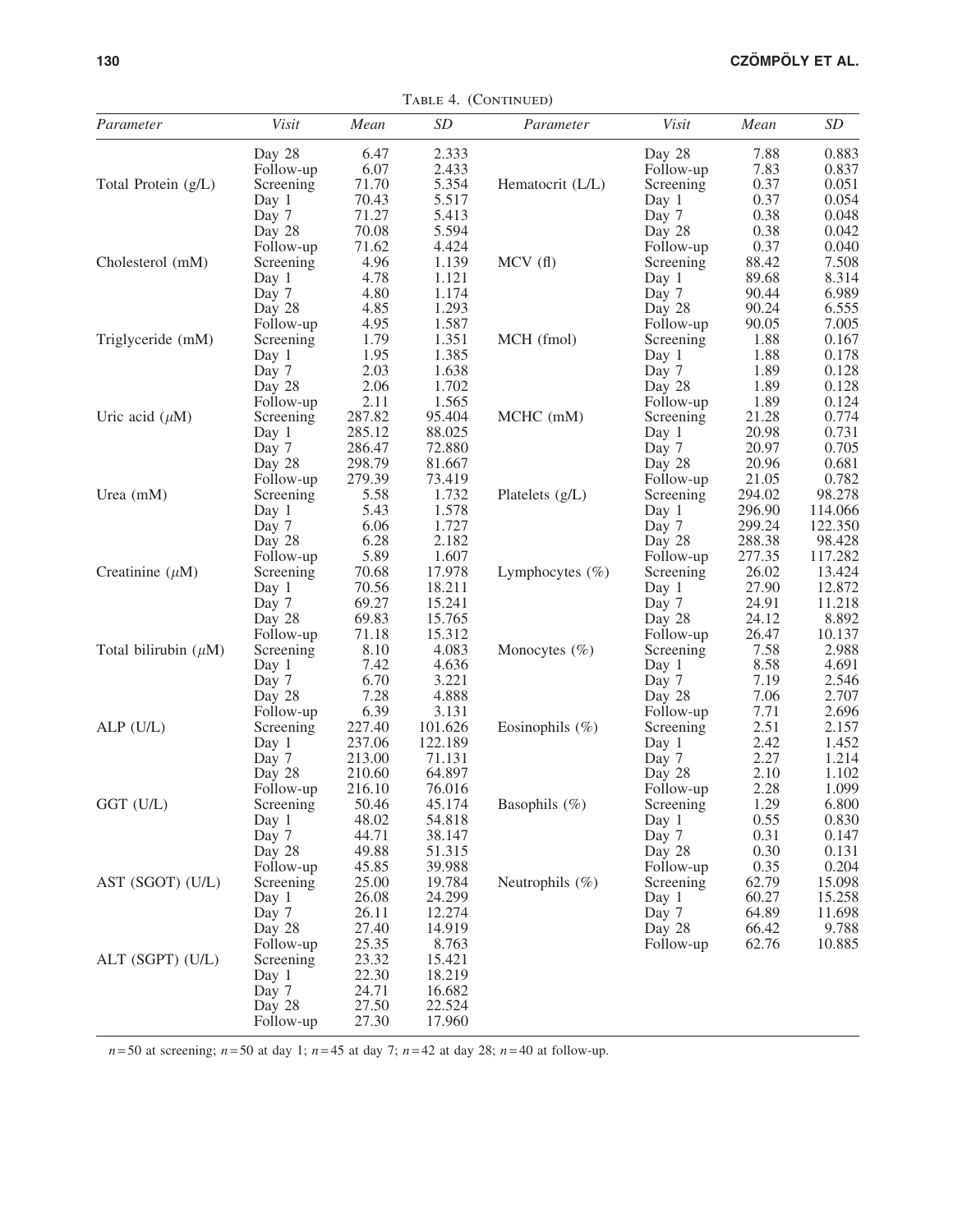|                           |                                       | TABLE 5.                                                                                                             | ADVERSE EVENTS OCCURRED DURING THE QUALITY-OF-LIFE STUDY                                                                                                                                                                                                                     |                                                                                                                        |                                |                                           |                                          |
|---------------------------|---------------------------------------|----------------------------------------------------------------------------------------------------------------------|------------------------------------------------------------------------------------------------------------------------------------------------------------------------------------------------------------------------------------------------------------------------------|------------------------------------------------------------------------------------------------------------------------|--------------------------------|-------------------------------------------|------------------------------------------|
| Randomization<br>number   | was reported<br>Visit when<br>the(SME | Description<br>$of$ (S)AE                                                                                            | MedDRA SOC                                                                                                                                                                                                                                                                   | MedDRA PT                                                                                                              | Intensity                      | Administration<br>of the study<br>product | Relation to the<br>study product         |
| <b>SAEs</b><br>38         | Day 28                                | Hospitalization due<br>were diagnosed.<br>Pneumonia and<br>to fever $(40^{\circ}C)$<br>viral infection<br>and cough. | Infections and infestations (10021881)<br>Infections and infestations (10021881)<br>Respiratory, thoracic, and mediastinal<br>disorders and administration<br>Surgical and medical procedures<br>site conditions (10018065)<br>disorders (10038738)<br>(10042613)<br>General | Hospitalization (10054112)<br>Pneumonia (10035664)<br>Louping ill (10024887)<br>Pyrexia (10037660)<br>Cough (10011224) | Severe                         | Stopped                                   | Not related                              |
| 8 <sup>o</sup>            | Day 7                                 | to serious anemia<br>Hospitalization due                                                                             | Blood and lymphatic system disorders<br>Surgical and medical procedures<br>(10042613)<br>(10005329)                                                                                                                                                                          | Hospitalization (10054112)<br>Anemia (10002034)                                                                        | Severe                         | Stopped                                   | Not related                              |
| 15<br>15<br><b>AEs</b>    | Day 28<br>Day 7                       | Nausea, vomiting<br>Vomiting                                                                                         | Gastrointestinal disorders (10017947)<br>Gastrointestinal disorders (10017947)                                                                                                                                                                                               | Vomiting (10047700)<br>Vomiting (10047700)                                                                             | Mild<br>Mild                   | Continued<br>Continued                    | Not related<br>Definitely<br>related     |
| 15                        | Follow-up                             | Acute bronchitis                                                                                                     | Respiratory, thoracic, and mediastinal<br>disorders (10038738)                                                                                                                                                                                                               | Acute bronchitis (10000687)                                                                                            | Moderate                       | Not applicable                            | Not related                              |
| 47                        | Day 28                                | Intense weakness,<br>indisposition                                                                                   | disorders and administration<br>site conditions (10018065)<br>General                                                                                                                                                                                                        | Asthenia (10003549)<br>Malaise (10025482)                                                                              | Moderate                       | Continued                                 | Not related                              |
| $\odot$<br>$\infty$<br>62 | Day 28<br>Day 28<br>Γ<br>Day          | Nausea, vomiting<br>Gastric pain<br>Vomiting                                                                         | Gastrointestinal disorders (10017947)<br>Gastrointestinal disorders (10017947)<br>Gastrointestinal disorders (10017947                                                                                                                                                       | Abdominal pain upper<br>Vomiting (10047700)<br>Vomiting (10047700)                                                     | Moderate<br>Moderate<br>Severe | Continued<br>Continued<br>Stopped         | Not related<br>Not related<br>Definitely |
| $\delta$                  | Day 28                                | Bone pain                                                                                                            | Musculoskeletal and connective tissue<br>disorders (10028395)                                                                                                                                                                                                                | Bone pain (10006002)<br>(10000087)                                                                                     | Severe                         | Continued                                 | Not related<br>related                   |
| 66                        | Follow-up                             | Bone pain                                                                                                            | Musculoskeletal and connective tissue<br>disorders (10028395)                                                                                                                                                                                                                | Bone pain (10006002)                                                                                                   | Severe                         | Not applicable                            | Not related                              |
| 69                        | Follow-up                             | Gastric pain                                                                                                         | Gastrointestinal disorders (10017947)                                                                                                                                                                                                                                        | Abdominal pain upper<br>(10000087)                                                                                     | Moderate                       | Not applicable                            | Definitely<br>related                    |
| $\overline{71}$           | Day 28                                | Gastric pain                                                                                                         | Gastrointestinal disorders (10017947)                                                                                                                                                                                                                                        | Abdominal pain upper<br>(10000087)                                                                                     | Mild                           | Continued                                 | related<br>Possibly                      |
| $\overline{71}$           | Follow-up                             | Gastric pain                                                                                                         | Gastrointestinal disorders (10017947)                                                                                                                                                                                                                                        | Abdominal pain upper<br>(10000087)                                                                                     | Mild                           | Not applicable                            | Not related                              |
| 103                       | Day                                   | pubic bone, pain<br>Risen pain on the<br>left side of the<br>around sacrum                                           | Musculoskeletal and connective tissue<br>disorders (10028395)                                                                                                                                                                                                                | Bone pain (10006002)                                                                                                   | Moderate                       | Continued                                 | Not related                              |
| 105                       | Day 7                                 | Risen pain                                                                                                           | disorders and administration<br>site conditions (10018065)<br>General                                                                                                                                                                                                        | Pain (10033371)                                                                                                        | Moderate                       | Continued                                 | Not related                              |

SAE, serious adverse event; MedDRA SOC, Medical Dictionary for Regulatory Activities System Organ Class. SAE, serious adverse event; MedDRA SOC, Medical Dictionary for Regulatory Activities System Organ Class.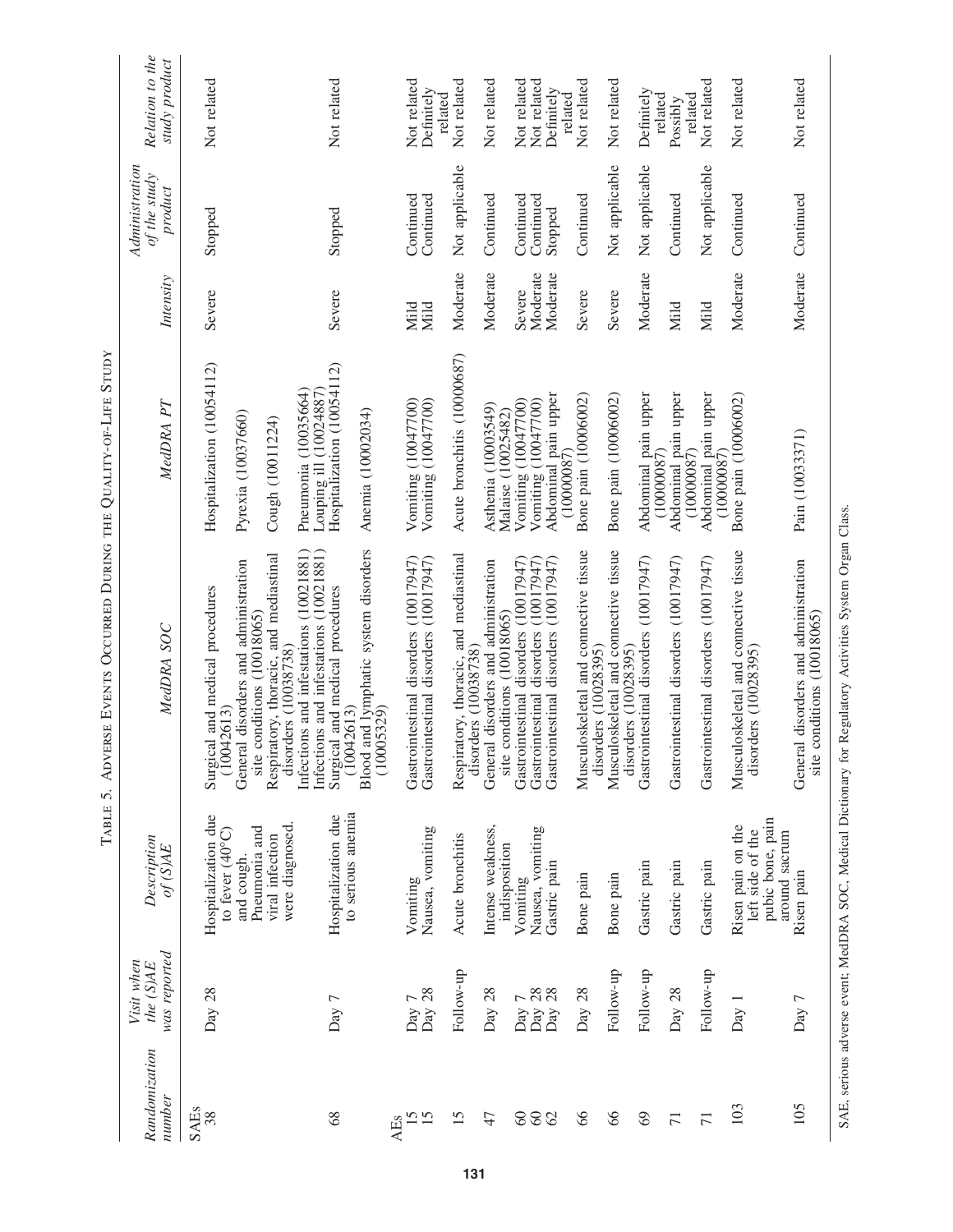| TABLE 6. CHANGE OF THE EORTC QLQ-C30        |
|---------------------------------------------|
| <b>GLOBAL HEALTH STATUS/QUALITY-OF-LIFE</b> |
| VALUE IN THE QUALITY-OF-LIFE STUDY          |

| Visit     | Mean    | SD.      | 95% CI         | p       |
|-----------|---------|----------|----------------|---------|
| Screening | 23.9583 | 9.47096  | [20.93: 26.99] | -       |
| Day 1     | 24.1667 | 9.20640  | [21.22; 27.11] | -       |
| Day 28    | 47.0833 | 14.56271 | [42.43; 51.74] | < 0.001 |

*n* = 40; *p*-value (day 28 vs. day 1, Wilcoxon signed rank test).

EORTC QLQ-C30, European Organization for Research and Treatment of Cancer Quality of Life Questionnaire Core 30 version 3.0; 95% CI, 95% confidence interval.

or possibly related to the administration of the study product affected the gastrointestinal system, and manifested as nausea, vomiting, or gastric pain with mild to moderate intensity.

On the basis of our results the administered dose of the investigational product was safe and well-tolerated by cancer patients. The similarly good safety profile of the study product observed in healthy volunteers and cancer patients indicates that there are no major differences between these populations in factors that determine the safety of the investigated product. However, due to the study-productrelated gastrointestinal AEs observed in cancer patients, the occurrence of nausea, vomiting, and gastric pain should be closely monitored during the administration of the investigational product, especially if the patient has a gastric disorder in his/her medical history.

Efficacy analysis was performed on both the ITT and PP populations on the basis of the answers given to the questions of the EORTC QLQ-C30 at the SC, D1, and D28 visits. Differences between the values obtained at the D1 and D28 visits were compared. Essentially the same results were obtained for both populations; therefore, only the results of the PP population are presented. The average value of the global health status/quality of life has increased significantly with a change of  $22.92$  ( $p < 0.001$ , Table 6). Evaluation of the symptom scales of the EORTC QLQ-C30 revealed that administration of the study product significantly decreased the scores of fatigue (change:  $-19.17$ ,  $p < 0.001$ ), pain (change:  $-18.38$ ,  $p < 0.001$ ), dyspnea (change:  $-11.67$ ,  $p=0.019$ ), and diarrhea (change:  $-16.67$ ,  $p=0.003$ ), while the changes in the scores of nausea and vomiting, insomnia, appetite lost, and constipation were not found to be statistically significant (Table 7). Analysis of the functional scales of the EORTC QLQ-C30 showed that administration of the study product significantly increased the scores of physical functioning (change: 9.5, *p* = 0.001), role functioning (change: 18.75, *p* < 0.001), emotional functioning (change: 20.32, *p* < 0.001), cognitive functioning (change: 13.33,  $p = 0.007$ ), and social functioning (change:  $14.59$ ,  $p = 0.009$ , Table 8). On the basis of these results, the investigational product improved the quality of life of cancer patients through at least two ways. On one hand, it alleviated some of the negative symptoms associated with the disease or the applied conventional therapy; on the other hand, it improved physical, behavioral, and effective functions.

The observed improvements in the quality of life of cancer patients may or may not be related to the experimentally demonstrated anticancer effects of the active mixture mentioned in the ''Introduction.'' Therefore, a

| Symptom scale       | Visit     | Mean    | SD       | 95% CI         | p                      |
|---------------------|-----------|---------|----------|----------------|------------------------|
| Fatigue             | Screening | 66.9444 | 22.71358 | [59.68; 74.21] |                        |
|                     | Day 1     | 63.0556 | 22.97686 | [55.71; 70.40] |                        |
|                     | Day 28    | 43.8889 | 24.51815 | [36.05; 51.73] | $< 0.001$ <sup>a</sup> |
| Pain                | Screening | 60.8333 | 28.87985 | [51.60; 70.07] |                        |
|                     | Day 1     | 55.5556 | 30.66832 | [45.61; 65.50] |                        |
|                     | Day 28    | 37.1795 | 26.61770 | [28.55; 45.81] | $< 0.001^a$            |
| Dyspnea             | Screening | 28.3333 | 31.62278 | [18.22; 38.45] |                        |
|                     | Day 1     | 34.1667 | 36.58304 | [22.47; 45.87] |                        |
|                     | Day 28    | 22.5000 | 29.61048 | [13.03: 31.97] | $0.019^{b}$            |
| Diarrhea            | Screening | 20.8333 | 27.92695 | [11.90; 29.76] |                        |
|                     | Day 1     | 27.5000 | 31.92539 | [17.29; 37.71] |                        |
|                     | Day 28    | 10.8333 | 19.07774 | [4.73; 16.93]  | 0.003 <sup>b</sup>     |
| Nausea and vomiting | Screening | 15.8333 | 25.30441 | [7.74; 23.93]  |                        |
|                     | Day 1     | 18.7500 | 27.26558 | [10.03; 27.47] |                        |
|                     | Day 28    | 10.4167 | 22.22890 | [3.31; 17.53]  | $0.122^{b}$            |
| Insomnia            | Screening | 58.3333 | 34.38512 | [47.34; 69.33] |                        |
|                     | Day 1     | 47.5000 | 35.31503 | [36.21; 58.79] |                        |
|                     | Day 28    | 37.5000 | 30.37046 | [27.79; 47.21] | $0.116^{a}$            |
| Appetite lost       | Screening | 32.5000 | 31.56642 | [22.40; 42.60] |                        |
|                     | Day 1     | 35.0000 | 31.07752 | [25.06; 44.94] |                        |
|                     | Day 28    | 25.0000 | 30.89362 | [15.12; 34.88] | $0.063^{\rm b}$        |
| Constipation        | Screening | 25.0000 | 34.38512 | [14.00; 36.00] |                        |
|                     | Day 1     | 20.8333 | 32.63150 | [10.40; 31.27] |                        |
|                     | Day 28    | 17.5000 | 26.13520 | [9.14; 25.86]  | $0.515^{b}$            |

Table 7. Change of the EORTC QLQ-C30 Symptom Scales in the Quality-of-Life Study

 $n = 40$ ; *p*-value (day 28 vs. day 1).

For normally distributed values paired-sample *<sup>t</sup>*-test was used. <sup>b</sup>

For not normally distributed values Wilcoxon signed rank test was used.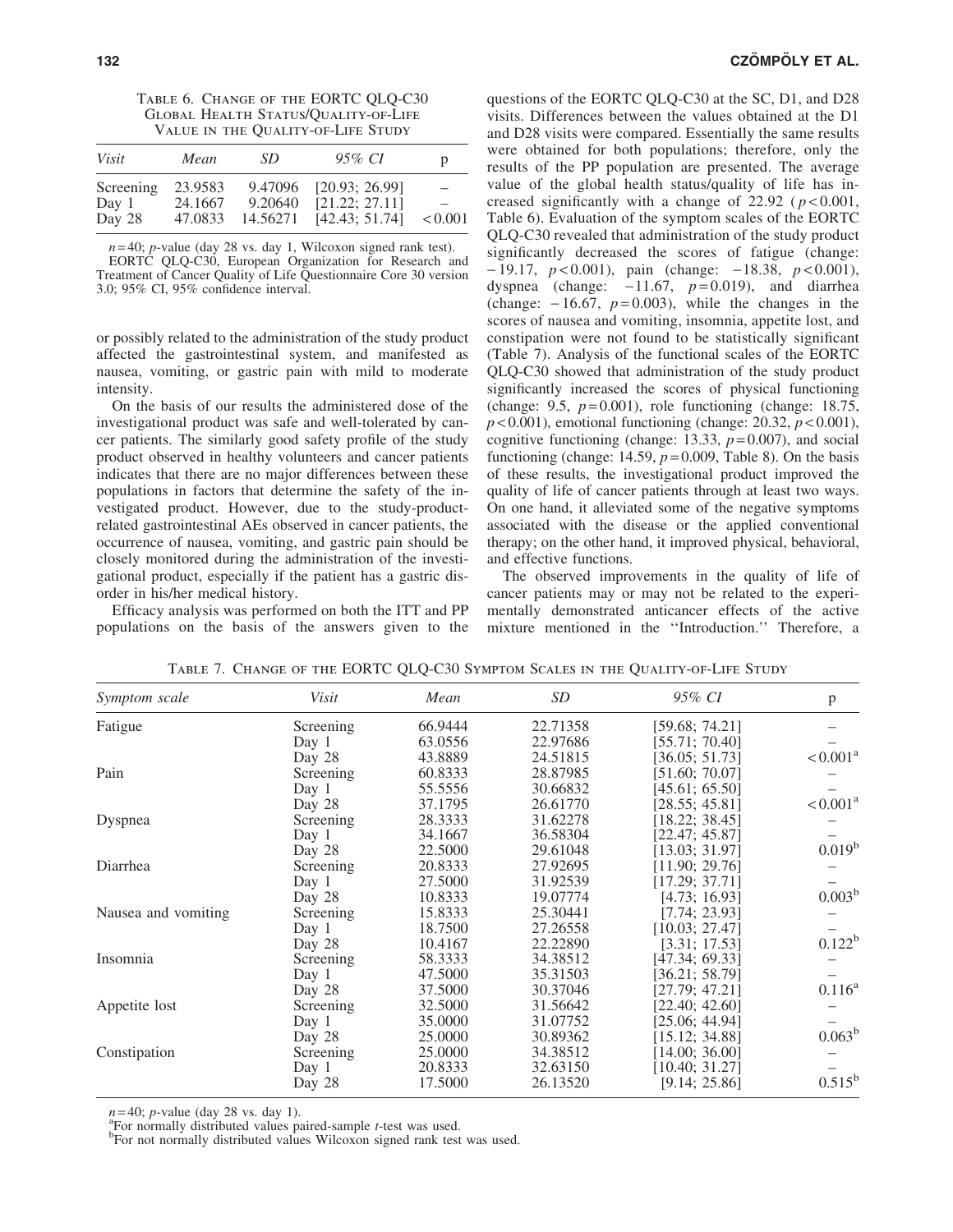| <b>Functional</b> scale | Visit     | Mean    | SD <sub>-</sub> | 95% CI         | p                    |
|-------------------------|-----------|---------|-----------------|----------------|----------------------|
| Physical functioning    | Screening | 59.6667 | 20.19562        | [53.21; 66.13] |                      |
|                         | Day 1     | 56.6667 | 23.09401        | [49.28; 64.05] |                      |
|                         | Day 28    | 66.1667 | 18.07786        | [60.39: 71.95] | $0.001^{\rm a}$      |
| Role functioning        | Screening | 40.0000 | 28.44498        | [30.90; 49.10] |                      |
|                         | Day 1     | 42.5000 | 31.56642        | [32.40: 52.60] |                      |
|                         | Day 28    | 61.2500 | 22.76709        | [53.97; 68.53] | $< 0.001^a$          |
| Emotional functioning   | Screening | 42.5000 | 25.58434        | [34.32; 50.68] |                      |
|                         | Day 1     | 43.6404 | 24.46378        | [35.60; 51.68] |                      |
|                         | Day 28    | 63.9583 | 25.83282        | [55.70: 72.22] | $< 0.001^{\text{a}}$ |
| Cognitive functioning   | Screening | 64.5833 | 24.22223        | [56.84; 72.33] |                      |
|                         | Day 1     | 61.6667 | 25.09242        | [53.64; 69.69] |                      |
|                         | Day 28    | 75.0000 | 26.68803        | [66.46: 83.54] | 0.007 <sup>b</sup>   |
| Social functioning      | Screening | 49.5833 | 34.07038        | [38.69; 60.48] |                      |
|                         | Day 1     | 53.3333 | 32.51123        | [42.94; 63.73] |                      |
|                         | Day 28    | 67.9167 | 27.05579        | [59.26; 76.57] | $0.122^{\rm a}$      |

Table 8. Change of the EORTC QLQ-C30 Functional Scales in the Quality-of-Life Study

 $n=40$ ; *p*-value (day 28 vs. day 1).

For normally distributed values paired-sample *<sup>t</sup>*-test was used. <sup>b</sup>

<sup>b</sup>For not normally distributed values Wilcoxon signed rank test was used.

randomized, blinded, combination clinical trial with appropriately selected primary endpoint (response based or progression-free survival based) is needed to evaluate the anticancer activity in humans.

#### **Conclusions**

We have found that administration of a mixture of amino acids, vitamins, and other small molecules is safe and well tolerated both in healthy individuals and in cancer patients. Administration of the investigational product to cancer patients significantly improved the quality of life with a decrease in the scores of certain symptom scales and an increase in the scores of certain functional scales of the EORTC QLQ-C30. On the basis of the results of the clinical trials, the investigational product has been registered in the category of Food for Special Medical Purposes (FSMP) and is on the market under the trade name of Culevit<sup>®</sup> Drink Powder in Hungary. The application of Culevit Drink Powder is recommended to cancer patients as a complementary treatment along the conventional therapies (surgery, radio-, chemo-, and biological therapies). To evaluate the anticancer activity of Culevit Drink Powder in humans, a randomized, blinded, combination clinical trial should be conducted.

#### Acknowledgments

The authors would like to thank Prof. László Korányi and Dr. Éva Péterfai for their help in the design, organization, and conduct of the clinical studies; Dr. Zsuzsanna Papp and Mónika Müller for performing the statistical analysis; and Dr. László Lex for the continuous support. The clinical studies were sponsored by Culevit Ltd.

### Disclosure Statement

Gyula Kulcsár owns a 15% share in Culevit Ltd.

#### **References**

1. Jemal A, Bray F, Center MM, et al. Global cancer statistics. CA Cancer J Clin 2011;62:69.

- 2. Horneber M, Bueschel G, Dennert G, et al. How many cancer patients use complementary and alternative medicine: A systematic review and metaanalysis. Integr Cancer Ther 2012;11:187.
- 3. Kulcsa´r G. Theoretical and literary evidence for the existence of the passive antitumor defense system. Cancer Biother Radiopharm 1997;12:281.
- 4. Warburg O, Wind F, Negelein E. The metabolism of tumors in the body. J Gen Physiol 1927;8:519.
- 5. Blomquist L, Flodh H, Ullberg S. Uptake of 125I-labelled 4-iodophenylalanine in tumours of mice. Br J Cancer 1969;23:150.
- 6. Flodh H, Ullberg S. Accumulation of labelled vitamin B12 in some transplanted tumours. Int J Cancer 1968;3:694.
- 7. McConathy J, Goodman MM. Non-natural amino acids for tumor imaging using positron emission tomography and single photon emission computed tomography. Cancer Metastasis Rev 2008;27:555.
- 8. Giese C, Lepthien S, Metzner L, et al. Intracellular uptake and inhibitory activity of aromatic fluorinated amino acids in human breast cancer cells. ChemMedChem 2008;3:1449.
- 9. Waibel R, Treichler H, Schaefer NG, et al. New derivatives of vitamin B12 show preferential targeting of tumors. Cancer Res 2008;68:2904.
- 10. Kulcsa´r G. Inhibition of the growth of a murine and various human tumor cell lines in culture and in mice by mixture of certain substances of the circulatory system. Cancer Biother 1995;10:157.
- 11. Kulcsár G. Synergistic potentiating effect of  $D(+)$ -mannose, orotic, and hippuric acid sodium salt on selective toxicity of a mixture of 13 substances of the circulatory system in culture for various tumor cell lines. Cancer Detect Prev 2000;24:485.
- 12. Kulcsár G. Apoptosis of tumor cells induced by substances of the circulatory system. Cancer Biother Radiopharm 1997; 12:19.
- 13. Kulcsár G. Experimental evidence for the existence of the passive antitumor defense system formed by the synergistic action of certain small substances of the circulatory system. Cancer Biother Radiopharm 2003;18:949.
- 14. Kulcsár G. Experimental evidence for killing the resistant cells and raising the efficacy and decreasing the toxicity of